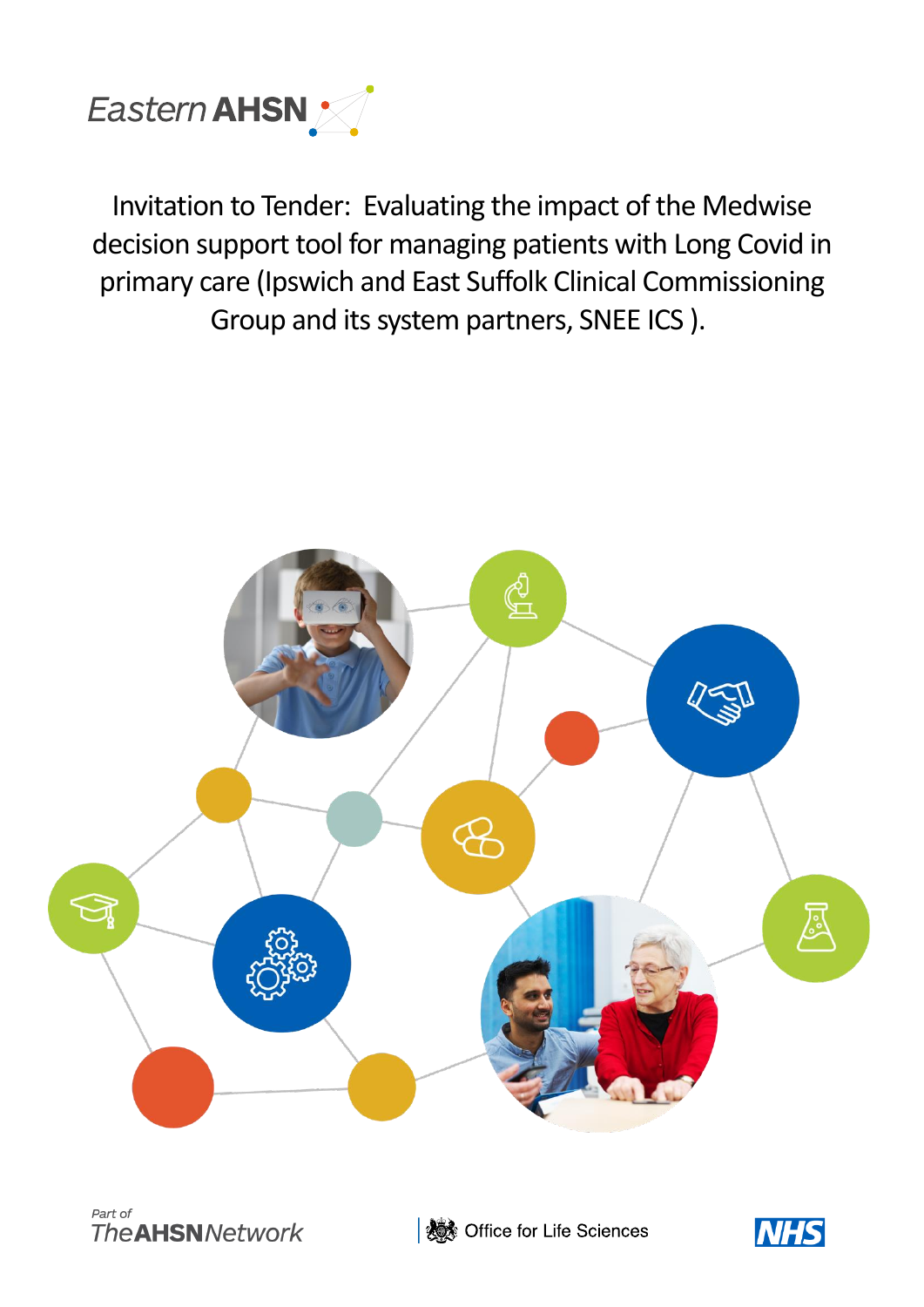About the Eastern Academic Health Science Network

Our purpose is to turn great ideas into positive health impact.

We were established by the NHS to convene all partners in the health sector, to develop and deliver innovative solutions in health and care. Our focus is the East of England, but we are part of a national network which enables us to deliver at scale.

We believe citizens, academia, health services and industry will achieve more working together than they will in isolation. Our job is to make this happen. We do this by helping innovators to navigate complex systems, generate value propositions and connect stakeholders to overcome challenges together.

<sup>1.</sup> Medwise.ai is supported by Panacea Star, Accelerate Cambridge, Eastern AHSN, Digital Health. London, MedTech Foundation, and EIT Health.

<sup>2.</sup> RCGP (2020) General practice in the post COVID world Challenges and opportunities for general practice. July. [general-practice-post-](file:///C:/Users/CarolynJacksonEaster/OneDrive%20-%20Eastern%20Academic%20Health%20Science%20Network/Documents/general-practice-post-covid-rcgp.pdf)[COVID-rcgp.pdf](file:///C:/Users/CarolynJacksonEaster/OneDrive%20-%20Eastern%20Academic%20Health%20Science%20Network/Documents/general-practice-post-covid-rcgp.pdf) (Accessed 14.10.21)

<sup>3.</sup> https://www.theguardian.com/society/2021/oct/14/it-is-with-a-heavy-heart-that-i-leave-why-the-unrelieved-pressure-is-pushing-gpsto-quit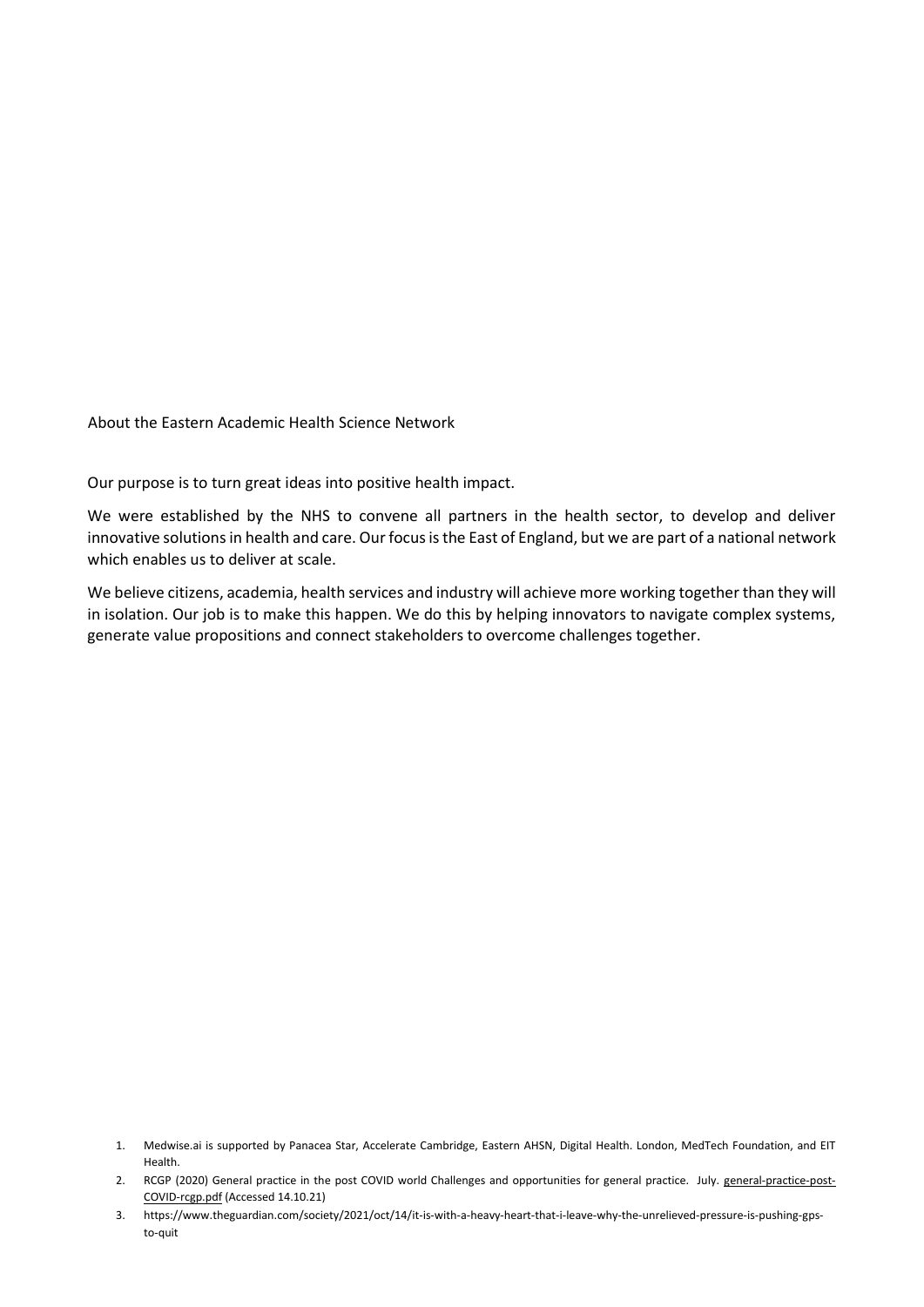### **1. Introduction**

This is an invitation to tender for research services to understand the impact of the Medwise clinical decision support tool for supporting General Practitioners (GPs) and other health care practitioners (HCPs) to access evidence-based information to support assessment, treatment, and referral of patients with Long-COVID symptoms.

Eastern AHSN is seeking a suitably qualified supplier to provide evaluation services for this project.

The following table sets out the intended timetable for the submission of bids, their assessment, and the conclusion of the contractual arrangements.

| Date                         | <b>Milestone</b>                                                                                                            |
|------------------------------|-----------------------------------------------------------------------------------------------------------------------------|
| 5 <sup>th</sup><br>May, 2022 | ITT published and issued to potential suppliers.                                                                            |
| $26^{th}$ May, 2022          | 12pm deadline for applications to be received.                                                                              |
| 30 <sup>th</sup> May, 2022   | Scoring of applications conclude, applicants notified by email, preferred<br>supplier/s notified, and due diligence begins. |
| $3rd$ June, 2022             | Due diligence concludes, preferred supplier identified and Eastern AHSN<br>sign Contract.                                   |

This document sets out the lot available, the expected criteria suppliers should address in their bids, along with the timescale, methodology and process for submission, scoring and award.

Questions regarding this lot can be directed to jeremy.davenport@eahsn.org

<sup>1.</sup> Medwise.ai is supported by Panacea Star, Accelerate Cambridge, Eastern AHSN, Digital Health. London, MedTech Foundation, and EIT Health.

<sup>2.</sup> RCGP (2020) General practice in the post COVID world Challenges and opportunities for general practice. July. [general-practice-post-](file:///C:/Users/CarolynJacksonEaster/OneDrive%20-%20Eastern%20Academic%20Health%20Science%20Network/Documents/general-practice-post-covid-rcgp.pdf)[COVID-rcgp.pdf](file:///C:/Users/CarolynJacksonEaster/OneDrive%20-%20Eastern%20Academic%20Health%20Science%20Network/Documents/general-practice-post-covid-rcgp.pdf) (Accessed 14.10.21)

<sup>3.</sup> https://www.theguardian.com/society/2021/oct/14/it-is-with-a-heavy-heart-that-i-leave-why-the-unrelieved-pressure-is-pushing-gpsto-quit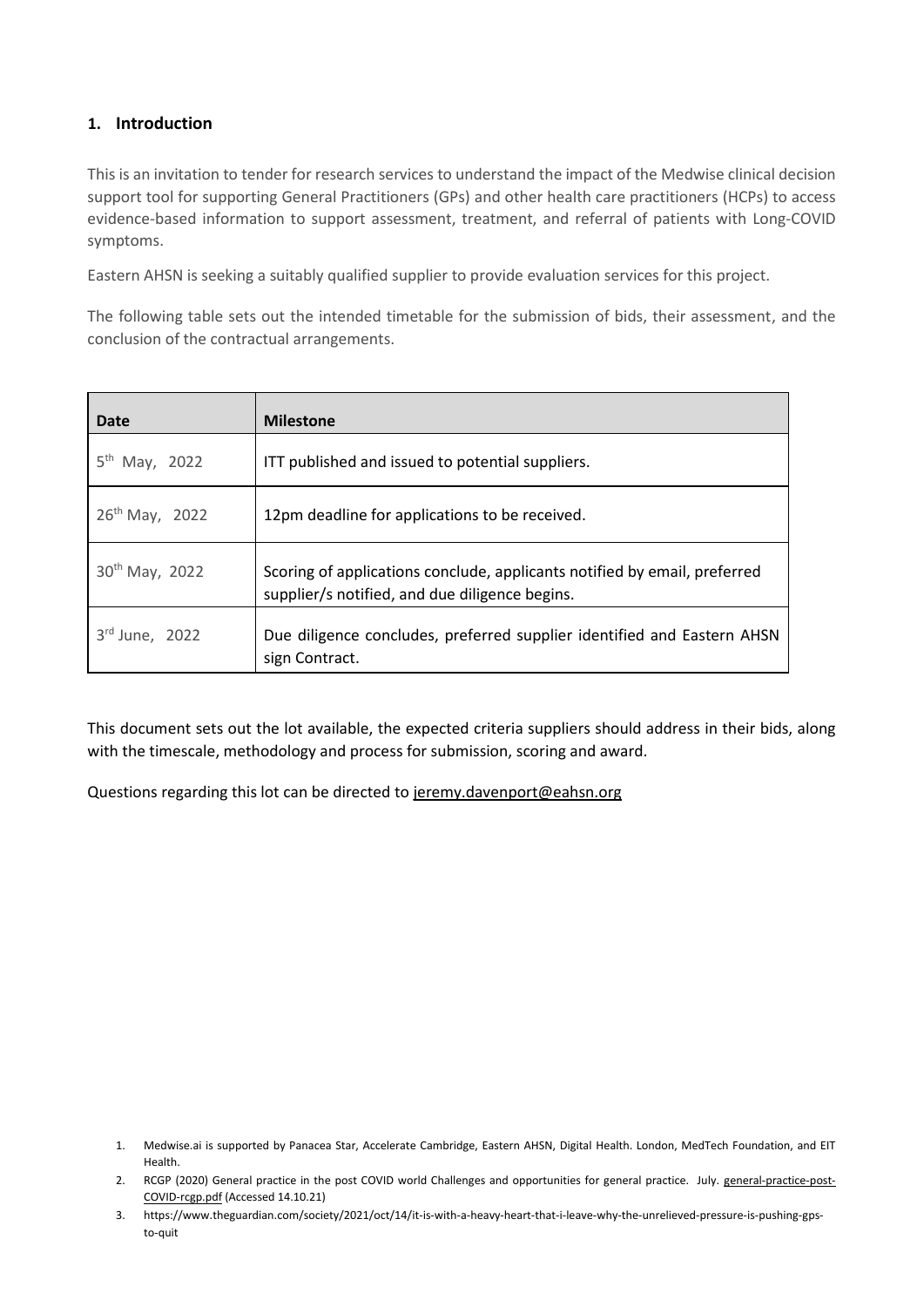### **2. Background**

Medwise<sup>1</sup> is an artificial intelligence (AI) powered clinical information platform accessed through a mobile app or desk top device. In this pilot, we are testing the use of Medwise to help NHS professionals find information about how to manage long Covid, although it can be developed to support decision-making in any therapeutic area. It enables clinicians to search for information about Covid 19 and long Covid and receive an instant, concise answer sourced from national guidelines and academic journals. The service is free to NHS workers at the point of use with use of the platform licensed to the host organisation. The number of new Covid-19 cases is continuing to fluctuate in the UK. [The knowledge we have about the](https://medium.com/medwiseai/medwise-ai-response-to-covid-19-cdb402186047)  virus, its new variants, [and the impact of Long-Covid](https://medium.com/medwiseai/medwise-ai-response-to-covid-19-cdb402186047) disease keeps developing and it is challenging to keep up with the latest developments and guidance, to enable patients get the best care possible based on upto-date information and evidence.

With support from an Innovate UK grant, the Medwise AI platform has now been adapted and a beta version of the Covid-19 specific platform has launched for public testing. The SNEE ICS and their partners, want to deploy Medwise to support its Health Care Professionals (HCPs) in their management of long Covid in primary care networks.

General practice has played a strategic public health role in the pandemic response, including targeting support for more vulnerable patients, addressing health inequalities, helping patients to self-care, utilising the assets which exist within communities and providing data to aid the pandemic response. GPs and their teams play a key role in managing the long-term physical and psychological consequences of COVID-19. A recent report by the Royal College of  $GPs<sup>2</sup>$  has highlighted emerging evidence that suggests that patients who have recovered from the virus have experienced a range of health problems, including chronic fatigue, ongoing respiratory difficulties, and mental health problems. GPs will continue to be at the forefront of helping patients cope with the lingering and difficult legacy left by Covid-19 and must be appropriately supported to ensure high quality patient care in its aftermath. This means developing systematic approaches for GPs to proactively identify those patients who are most likely to require support in primary care.

Eastern AHSN is looking to commission an independent evaluator to undertake a qualitative evaluation of the impact of a pilot project being implemented by the SNEE ICS (IESCCG and its system partners) over a 12 month period.

#### **Scope of the Evaluation**

#### **What questions are we looking to answer?**

The overall aim of this project is to complete an independent evaluation of the Medwise AI pilot project which will be implemented by the SNEE ICS. The outputs of the evaluation will provide the basis for informing decision-making concerning the development and future deployment of the Medwise platform in support of long Covid diagnosis and treatment. It is anticipated that the evaluation team will undertake semi-structured interviews or focus groups with a sample of clinical and non-clinical staff to understand their perception of:

<sup>1.</sup> Medwise.ai is supported by Panacea Star, Accelerate Cambridge, Eastern AHSN, Digital Health. London, MedTech Foundation, and EIT Health.

<sup>2.</sup> RCGP (2020) General practice in the post COVID world Challenges and opportunities for general practice. July. [general-practice-post-](file:///C:/Users/CarolynJacksonEaster/OneDrive%20-%20Eastern%20Academic%20Health%20Science%20Network/Documents/general-practice-post-covid-rcgp.pdf)[COVID-rcgp.pdf](file:///C:/Users/CarolynJacksonEaster/OneDrive%20-%20Eastern%20Academic%20Health%20Science%20Network/Documents/general-practice-post-covid-rcgp.pdf) (Accessed 14.10.21)

<sup>3.</sup> https://www.theguardian.com/society/2021/oct/14/it-is-with-a-heavy-heart-that-i-leave-why-the-unrelieved-pressure-is-pushing-gpsto-quit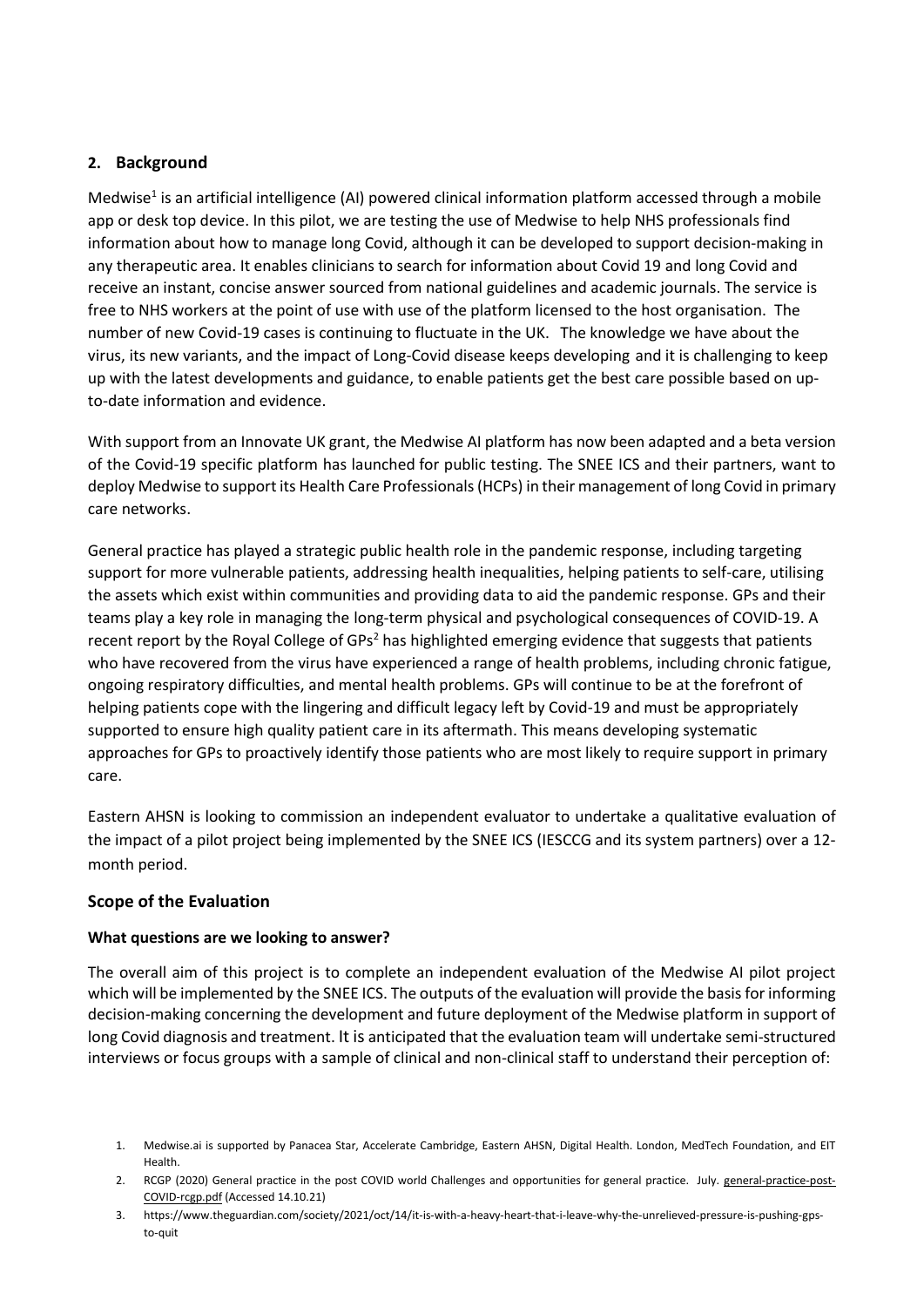- Acceptability of and satisfaction with the Medwise platform.
- Confidence in the quality of information and knowledge generated.
- Confidence in managing patients with Long Covid before and after implementation.
- Impact on the appropriateness of referrals to secondary care services related to Long Covid.
- Perceived impact on time saved in securing information and clinical decision making.

#### **Proposed Methodology**

The contracted evaluation team will undertake qualitative data collection and analysis. This approach will place emphasis on the experience and perception of clinical and non-clinical staff who are actively using the platform as well as those managing referrals. This will include primary care staff as well as sample of HCPs at selected sites (including the ICS-wide long Covid team) to be confirmed during project start up (in consultation with the SNEE ICS counterpart team and the EAHSN). It is anticipated that up to 30 GP practices will be included in the evaluation with a limited number of staff members to be interviewed as part of the evaluation. The number and location of the participating practices will be confirmed during project start up.

The types of staff involved in the evaluation study will include GPs and nurses (primary care), ICS Long Covid team and possible staff in secondary care. The sites and final number of staff to be included in the evaluation will be confirmed during project start up.

The evaluation team should propose and develop a qualitative methodology that they feel appropriate to achieving the overall objectives for the evaluation (please see attached Logic Model). It will be the responsibility of the evaluation team to:

- Confirm the evaluation framework and identify the those to be interviewed.
- Confirm appropriate qualitative measures to address the questions above.
- Design appropriate data collection tools.
- Work with SNEE ICS and its system partners to secure staff details to ensure appropriate sampling.
- Provide monthly updates on progress as required and escalate any issues that may affect timelines or the quality of the evaluation to Eastern AHSN as soon as they arise.

Whilst we intend to procure a qualitative evaluation, we expect the appointed evaluation team to take quantitative findings from the Medwise platform into consideration including levels of use, documents most frequently engaged with and questions most often asked by users.

#### **Deliverables**

The work of the independent evaluator should result in:

- *Evaluation framework* report *(1.08.22)*
- *An interim report* presenting initial findings (30.11.22).
- *A final report* delivered (March 2023 with dissemination in April 2023). This should be copy-edited and ready for publication.

- 2. RCGP (2020) General practice in the post COVID world Challenges and opportunities for general practice. July. [general-practice-post-](file:///C:/Users/CarolynJacksonEaster/OneDrive%20-%20Eastern%20Academic%20Health%20Science%20Network/Documents/general-practice-post-covid-rcgp.pdf)[COVID-rcgp.pdf](file:///C:/Users/CarolynJacksonEaster/OneDrive%20-%20Eastern%20Academic%20Health%20Science%20Network/Documents/general-practice-post-covid-rcgp.pdf) (Accessed 14.10.21)
- 3. https://www.theguardian.com/society/2021/oct/14/it-is-with-a-heavy-heart-that-i-leave-why-the-unrelieved-pressure-is-pushing-gpsto-quit

<sup>1.</sup> Medwise.ai is supported by Panacea Star, Accelerate Cambridge, Eastern AHSN, Digital Health. London, MedTech Foundation, and EIT Health.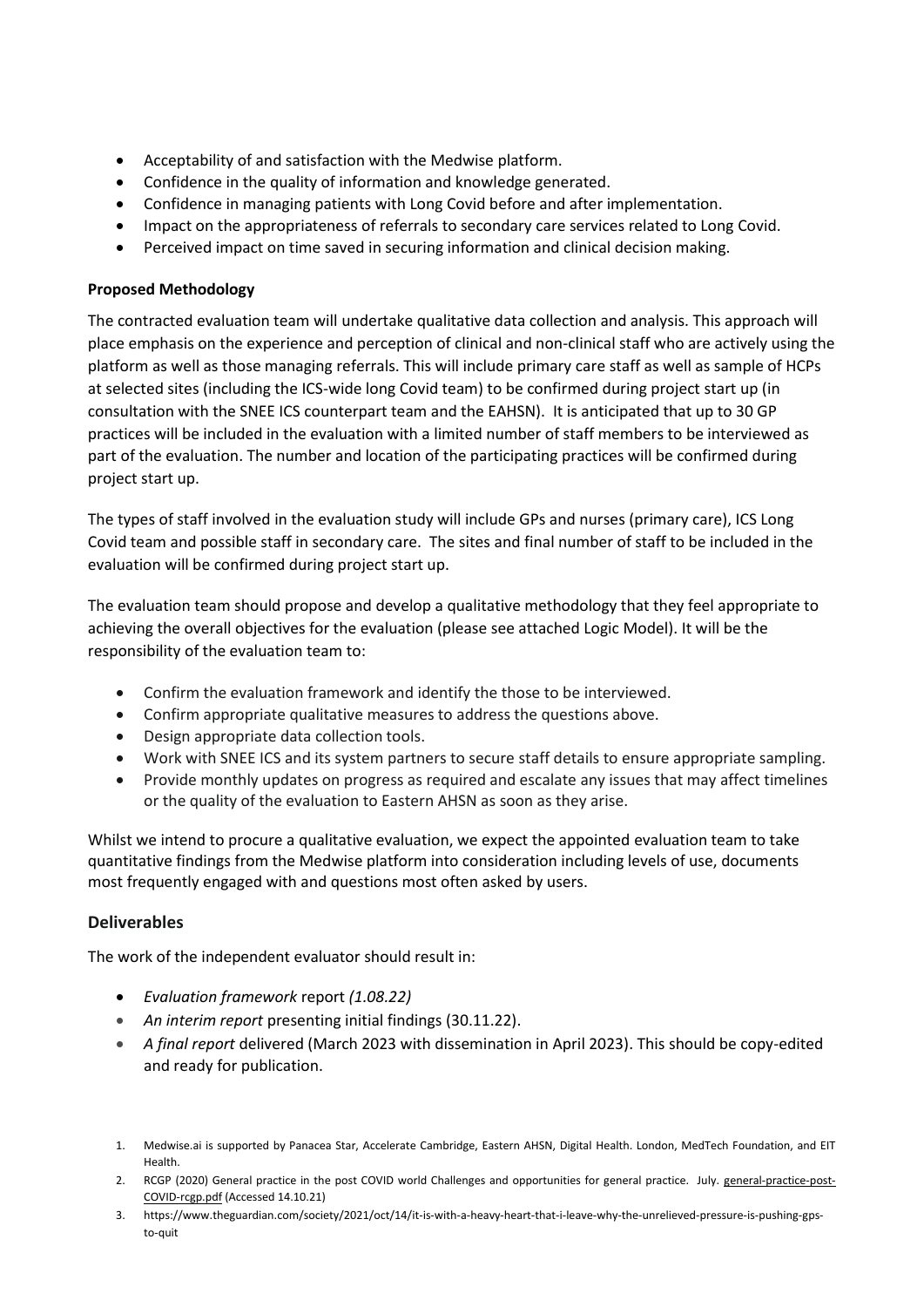### **3. Value**

Bidders are encouraged to put together a bid that they feel most appropriately answers the questions set out above and provide a cost breakdown by work package and task. Bids will primarily be judged on quality and their ability to answer the key questions, with 20% of the overall score allocated to cost. We are looking for bids that adequately answer the research questions for the best value for public money.

The project budget available for the successful evaluation is £15,000.

# **4. Timetable**

Below is an approximate outline timetable for this programme. Exact timings will be agreed with the appointed evaluator based on their approach and timeline for data collection and analysis.

| Deadline for submissions    | 26 <sup>th</sup> May 2022 (12pm) |  |
|-----------------------------|----------------------------------|--|
| Contract awarded            | $6th$ June 2022                  |  |
| Start up and scoping        | 14 <sup>th</sup> June 2022       |  |
| <b>Evaluation Framework</b> | $1st$ August 2022                |  |
| Interim Report              | 30 <sup>th</sup> November 2022   |  |
| <b>Final Report</b>         | <b>March 2023</b>                |  |

# 5. **Scoring Methodology**

| $\Omega$                                 | The Provider is unable to fulfil the requirement, or no response is received                |                                                                                                                          |  |
|------------------------------------------|---------------------------------------------------------------------------------------------|--------------------------------------------------------------------------------------------------------------------------|--|
| $\mathbf{1}$                             | The Provider is only able to partly fulfil the requirement                                  |                                                                                                                          |  |
| $\overline{2}$                           | The Provider is able to fulfil the requirement                                              |                                                                                                                          |  |
| 3                                        | The Provider exceeds fulfilment of the requirement                                          |                                                                                                                          |  |
| Quality - weighted at 80% of total score |                                                                                             |                                                                                                                          |  |
| The Provider has demonstrated that:      |                                                                                             |                                                                                                                          |  |
| Review<br><b>Deliverables</b>            | 1. All the objectives and products contained within the specification will be<br>delivered. |                                                                                                                          |  |
|                                          |                                                                                             | Comprehensive and suitable methodologies are proposed for all aspects of<br>2.<br>the work, with the rationale for each. |  |
| Capability                               | Project challenges have been identified and suitable mitigations proposed.<br>3.            |                                                                                                                          |  |
|                                          | Experience of undertaking a similar piece of work, delivered to timescale<br>4.             |                                                                                                                          |  |
|                                          |                                                                                             | The availability of suitably competent staff who have relevant experience,<br>5.<br>evidenced by CVs                     |  |

1. Medwise.ai is supported by Panacea Star, Accelerate Cambridge, Eastern AHSN, Digital Health. London, MedTech Foundation, and EIT Health.

2. RCGP (2020) General practice in the post COVID world Challenges and opportunities for general practice. July. [general-practice-post-](file:///C:/Users/CarolynJacksonEaster/OneDrive%20-%20Eastern%20Academic%20Health%20Science%20Network/Documents/general-practice-post-covid-rcgp.pdf)[COVID-rcgp.pdf](file:///C:/Users/CarolynJacksonEaster/OneDrive%20-%20Eastern%20Academic%20Health%20Science%20Network/Documents/general-practice-post-covid-rcgp.pdf) (Accessed 14.10.21)

3. https://www.theguardian.com/society/2021/oct/14/it-is-with-a-heavy-heart-that-i-leave-why-the-unrelieved-pressure-is-pushing-gpsto-quit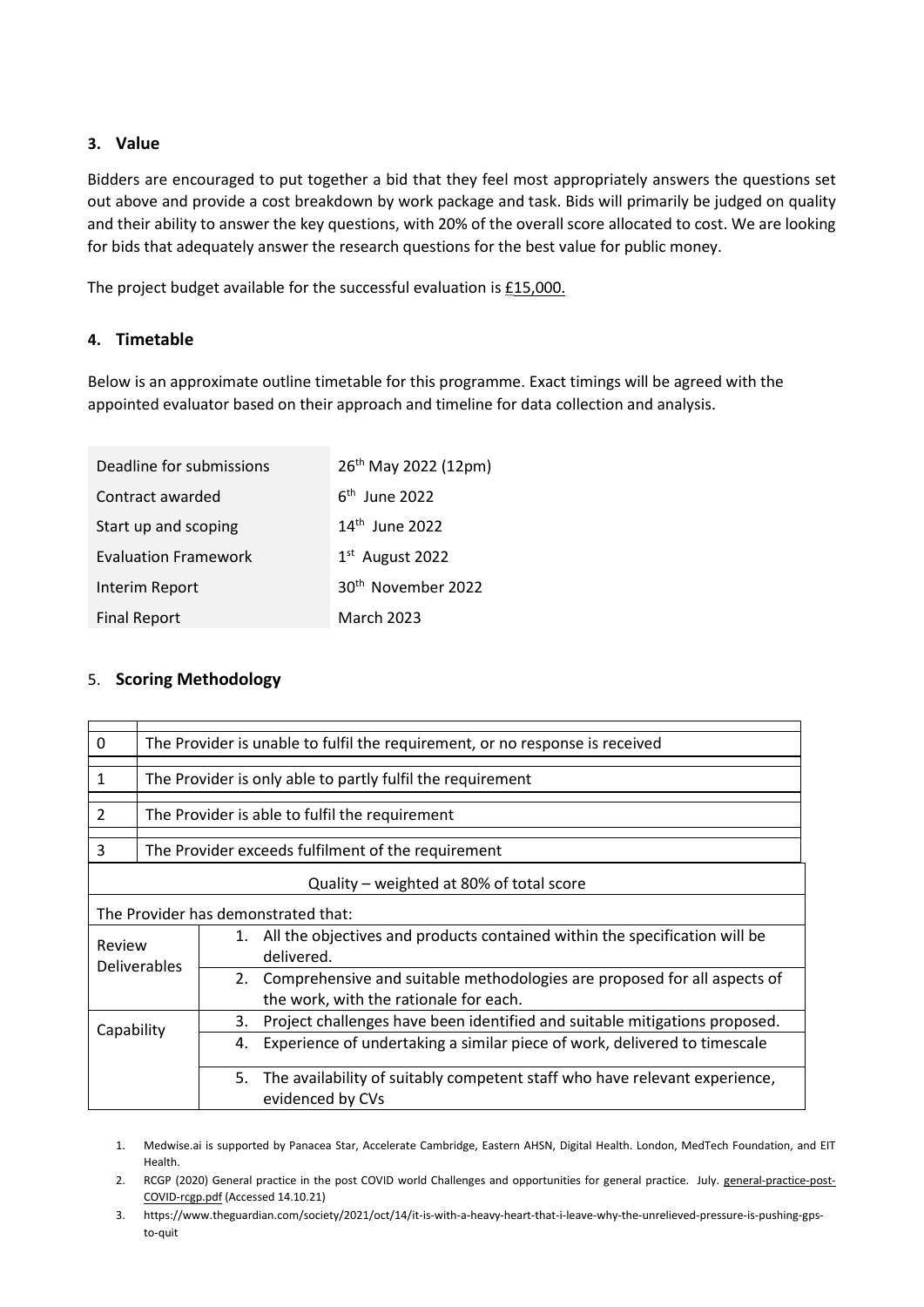|                                        |    | 6. An understanding and application of data confidentiality and information<br>governance issues.                                             |  |  |
|----------------------------------------|----|-----------------------------------------------------------------------------------------------------------------------------------------------|--|--|
|                                        | 7. | Able to deliver the report within the project deadline with a realistic<br>timetable.                                                         |  |  |
| Price – Weighted at 20% of total score |    |                                                                                                                                               |  |  |
| Price                                  |    | Price will be evaluated by the bid with the lowest score scoring 100 and all<br>other bidder prices being expressed as an inverse proportion. |  |  |
|                                        |    | For example, where maximum value for an opportunity is £60 000                                                                                |  |  |
|                                        |    | Bid A - Price $£30,000 =$ scores 100                                                                                                          |  |  |
|                                        |    | Bid B - Price $£40,000 =$ scores 90                                                                                                           |  |  |
|                                        |    | Bid C - Price £50,000 = scores 80                                                                                                             |  |  |
|                                        |    | Bid D - Price £60,000 = scores 70                                                                                                             |  |  |

# **6. Checklist for bidders**

This check list may be helpful in developing your bid but may not be exhaustive:

- Each bid states "Evaluating the impact of the Medwise decision support tool for managing patients with Long COVID in primary care in SNEE ICS Ipswich and East Suffolk Clinical Commissioning Group and its system partners [bidder name]' as a foot note on each page.
- Each bid is page numbered.
- Price for the bid has been provided, is net of VAT and is not subject to any proposed discounting.
- Each bid excludes the cost of making a presentation to Ipswich and East Suffolk CCG and Eastern AHSN on the findings.
- Each bid states the daily rate for the author and any associates and the number of days consumed in each element of the task.
- Each bid includes an overall timeline, broken down by task and milestone.
- Each bid includes CVs for the project team, outlining similar work previously undertaken.
- Each bid comes from the same organisation as the organisation which will submit the invoice for the report once complete, and the name of the invoicing organisation is clearly given.
- Each bid states that the report will be delivered in Word.

#### **7. Responses**

We invite interested bidders to submit their response describing how they would deliver the described requirements within the timeframe and cost envelope. Completed responses should be sent by email to **Jeremy Davenport by 26th of May (12 pm).** 

If you have any questions on the invitation document or the deliverables, please contact Jeremy Davenport jeremy.davenport@eahsn.org by **the 20th of May 2022.**

- 1. Medwise.ai is supported by Panacea Star, Accelerate Cambridge, Eastern AHSN, Digital Health. London, MedTech Foundation, and EIT Health.
- 2. RCGP (2020) General practice in the post COVID world Challenges and opportunities for general practice. July. [general-practice-post-](file:///C:/Users/CarolynJacksonEaster/OneDrive%20-%20Eastern%20Academic%20Health%20Science%20Network/Documents/general-practice-post-covid-rcgp.pdf)[COVID-rcgp.pdf](file:///C:/Users/CarolynJacksonEaster/OneDrive%20-%20Eastern%20Academic%20Health%20Science%20Network/Documents/general-practice-post-covid-rcgp.pdf) (Accessed 14.10.21)
- 3. https://www.theguardian.com/society/2021/oct/14/it-is-with-a-heavy-heart-that-i-leave-why-the-unrelieved-pressure-is-pushing-gpsto-quit